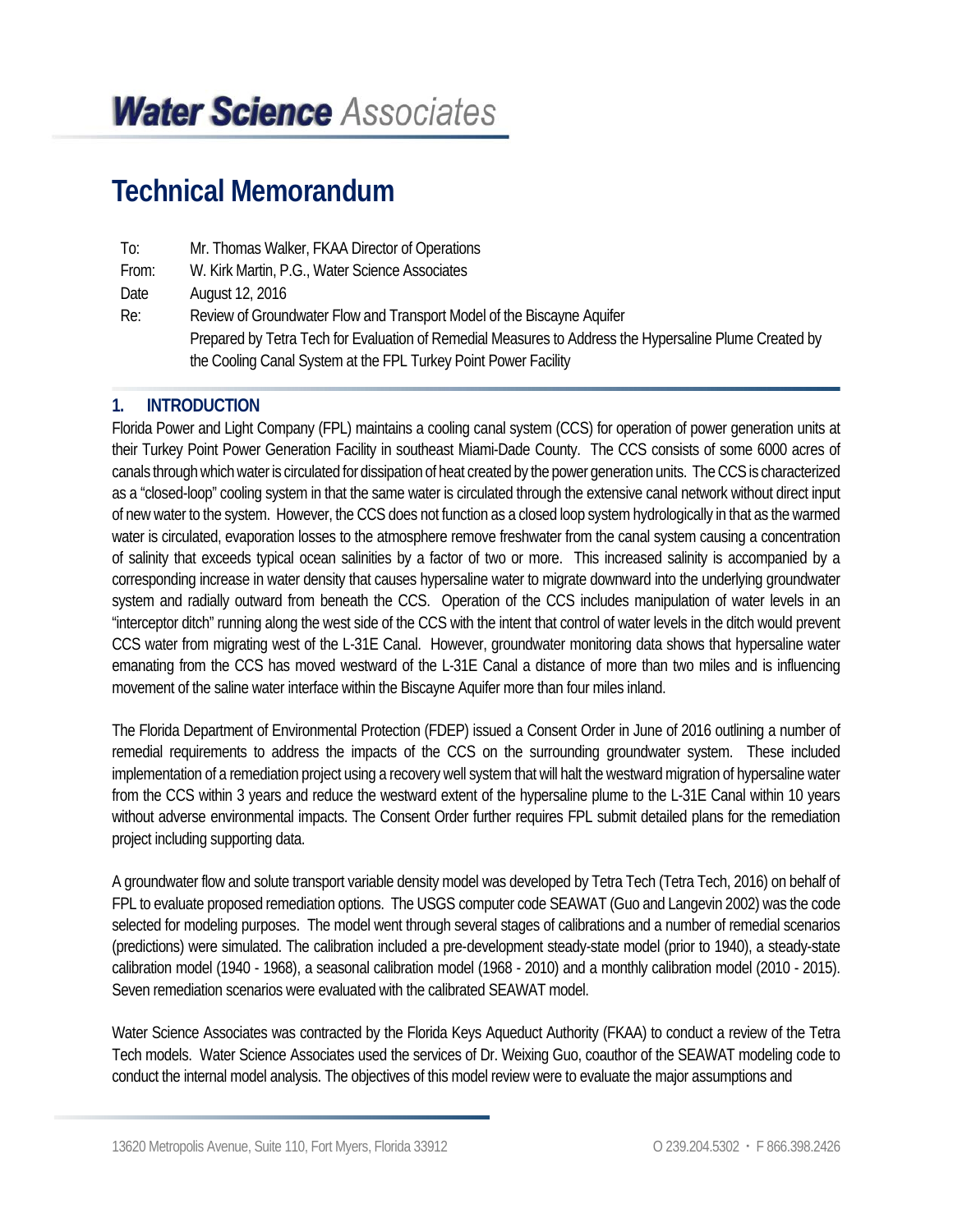approaches; review the model construction, model calibration and model predictions to see if the assumptions were reasonable; and determine if the model was constructed correctly, the model calibration was acceptable and predictions were sound.

The model review was focused on the materials listed below:

- A technical memorandum, *A Groundwater Flow and Solute Transport Model of the Biscayne Aquifer*, from Tetra Tech dated June, 2016
- A PowerPoint presentation, *Variable Density Groundwater Model Analysis and Results Model Use, Design, Calibration and Description of Alternatives* (Andersen and Ross of Tetra Tech dated May 16, 2016)
- A PowerPoint presentation, *Variable Density Groundwater Model Analysis and Results Remedial Alternatives Modeling Evaluations and Selected Alternative* (Ross and Andersen of Tetra Tech dated May 16, 2016)
- The SEAWAT model input and output files provided by FPL

The technical memorandum indicates that the models were developed with Groundwater Vistas as the graphical user interface (GUI). However, the Groundwater Vistas files were not available for the model review effort. The Groundwater Vistas files would have helped facilitate visualization of the model input data greatly. However, Dr. Guo was able to directly access the model input files for the technical review.

## **2. GENERAL MODEL DESCRIPTION**

The model has 295 rows and 274 columns with a variable grid spacing, ranging from 200 feet to 500 feet. The model has 11 layers with variable thicknesses to represent the Biscayne Aquifer. The uppermost layer consists of unconsolidated surficial sediments. Layers 2 to 4 represent the Miami Oolite limestone, and Layers 5 through 11 represent the Fort Thompson Formation. Layer 4 and Layer 8 were assigned with high permeability values, based on available well logs.

## **3. REVIEW OF MODELS**

## **3.1 Steady-State Model**

The steady-state model calibration has seven steady-state stress periods for the period from 1940 to 1968. The initial conditions of the steady-state model were derived from the model of pre- development conditions. The sea level for Biscayne Bay was set to -0.71 feet NAVD. The results from the steady-state models, including simulated heads, salinity, and temperature, were used as the initial conditions for the seasonal calibration model.

## **3.2 Seasonal Transient Calibration Model**

The model simulated a 42-year period from 1968 to 2010. The seasonal calibration model has 84 stress periods. Each stress period represents one season, wet (May to October) or dry (November to April). The CCS was added in the model in stress period 10 representing May 1973.

Figure 1 shows the net recharge applied in each stress period or season in the model at a selected location (R255 C21). It indicates that the most recharge occurs during the wet seasons as expected. A recharge of 10 inches per year in the wet season is applied uniformly from 1968 to 1995 whereas variable recharge rates are applied from 1996 through 2010 including net recharge being applied during the dry season in certain years. The technical memorandum does not indicate why the recharge rates were varied. Presumably, the change could be part of the calibration process. However, it is not clear why the recharge from 1968 to 1995 are uniform or why the change was made for years after 1995.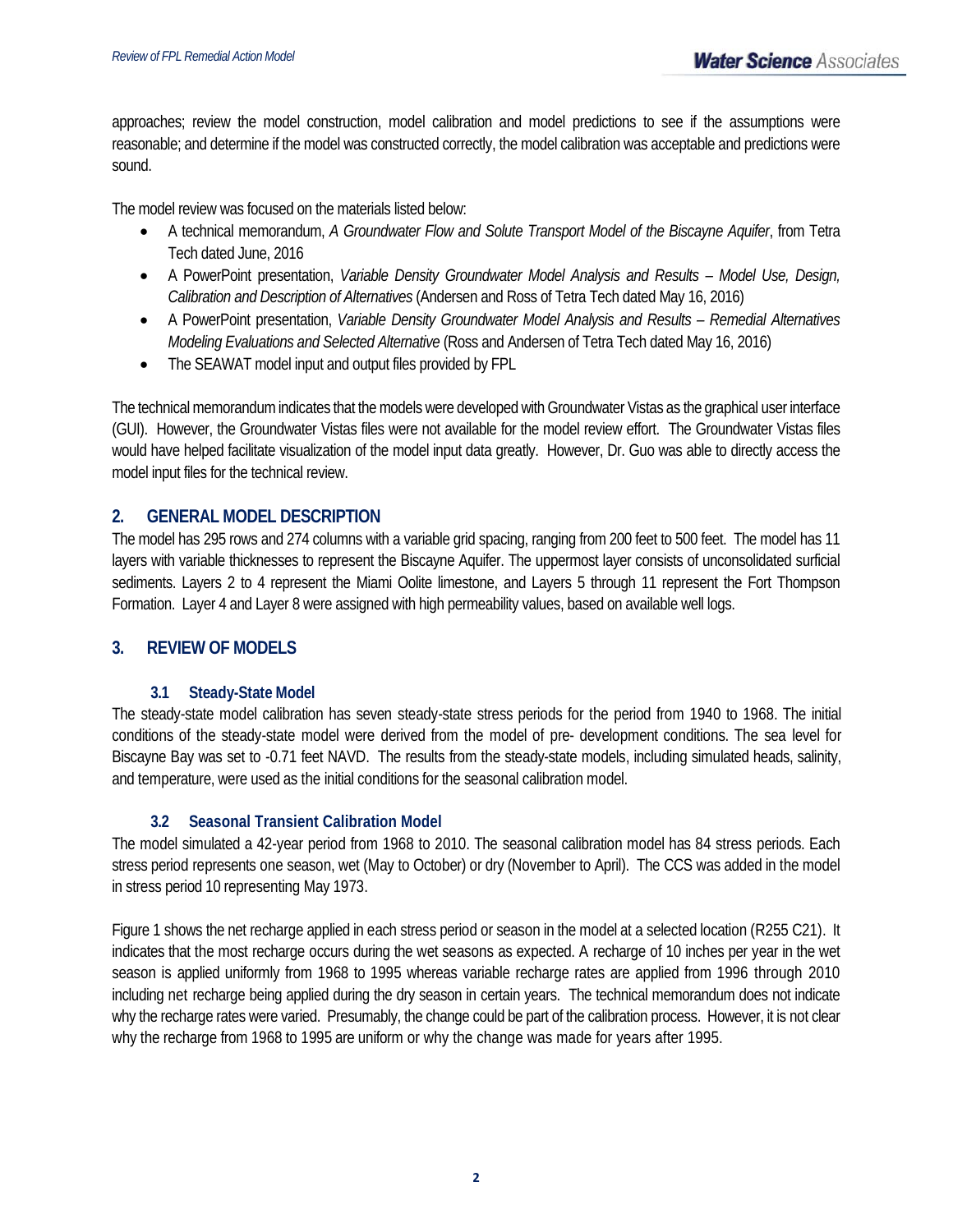The net recharge in some years appears to be very high. For example, the net recharge was almost 20 inches in the wet season in 2005, which is about one third of annual precipitation. It should be noted that since the following figure only shows the recharge at one arbitrarily selected location, it might not necessarily represent the entire model area.

The results of seasonal calibration model were used as the initial conditions for the monthly calibration model.

Seasonal Model: Net Recharge at R155 C21



Figure 1. Net recharge (inches/season) applied in the seasonal calibration model.

## **3.3 Monthly Calibration Model**

The monthly calibration model covers the period from October 1, 2010 to December 31, 2015. It has 63 monthly stress periods for a total simulation time of 5 years and 3 months.

A large area of dry cells appears at the west side of the model with some dry cells appearing just after the first stress period in the monthly calibration model (Figure 2).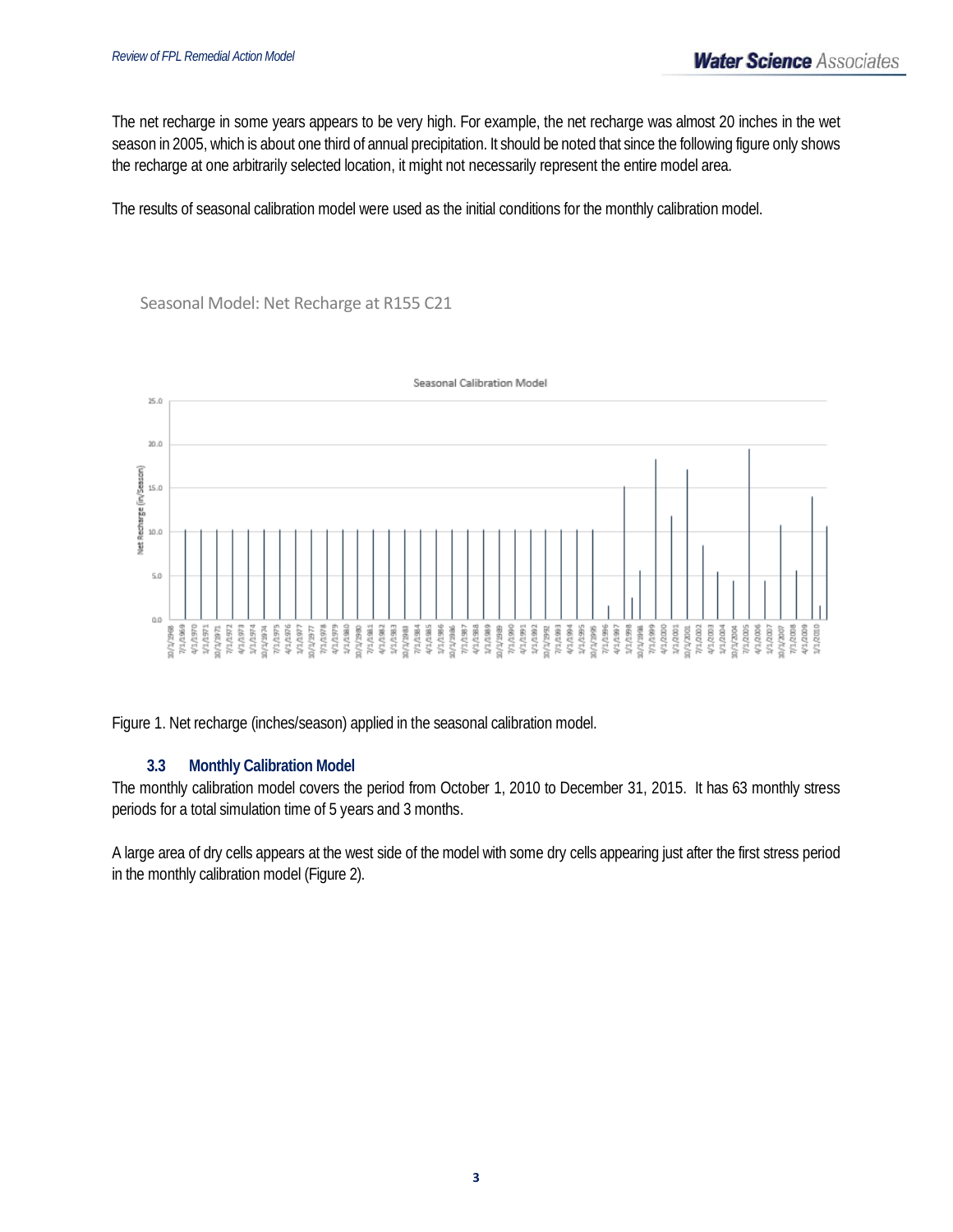

Figure 2. Dry cells in model Layer 1 at the end of stress period 1 in the monthly calibration model.

Table 1 shows the heads and bottom elevations at two cells located at the active-dry cell border at the end of stress period 1 in the monthly calibration model. In MODFLOW, a cell becomes dry when the simulated water level in the cell is below the layer bottom elevation. Simulated water levels drop from 0.929 feet at cell R55 C22 to a value below -0.758 foot at the adjacent cell (R55 C23) compared to the head change (0.05 feet) in underlying Layer 2.

Table 1. Water levels and bottom elevations at selected cells at the active-dry cell area border

|                       | Cell (55, 22) | Cell (55, 23) |
|-----------------------|---------------|---------------|
| Head in Layer 1 (ft)  | በ 929         | )rv           |
| Bottom Elevation (ft) | -0.735        | $-0.758$      |
| Head in Layer 2 (ft)  | 0.893         | 0.846         |

Observation of the dry cells indicates that the river conductance along the C-111 canal, where dry cells are present, may be too low. The larger dry cell areas, appearing only in Layer 1 may not affect the simulation results but the model developers should investigate the reason for the dry cells.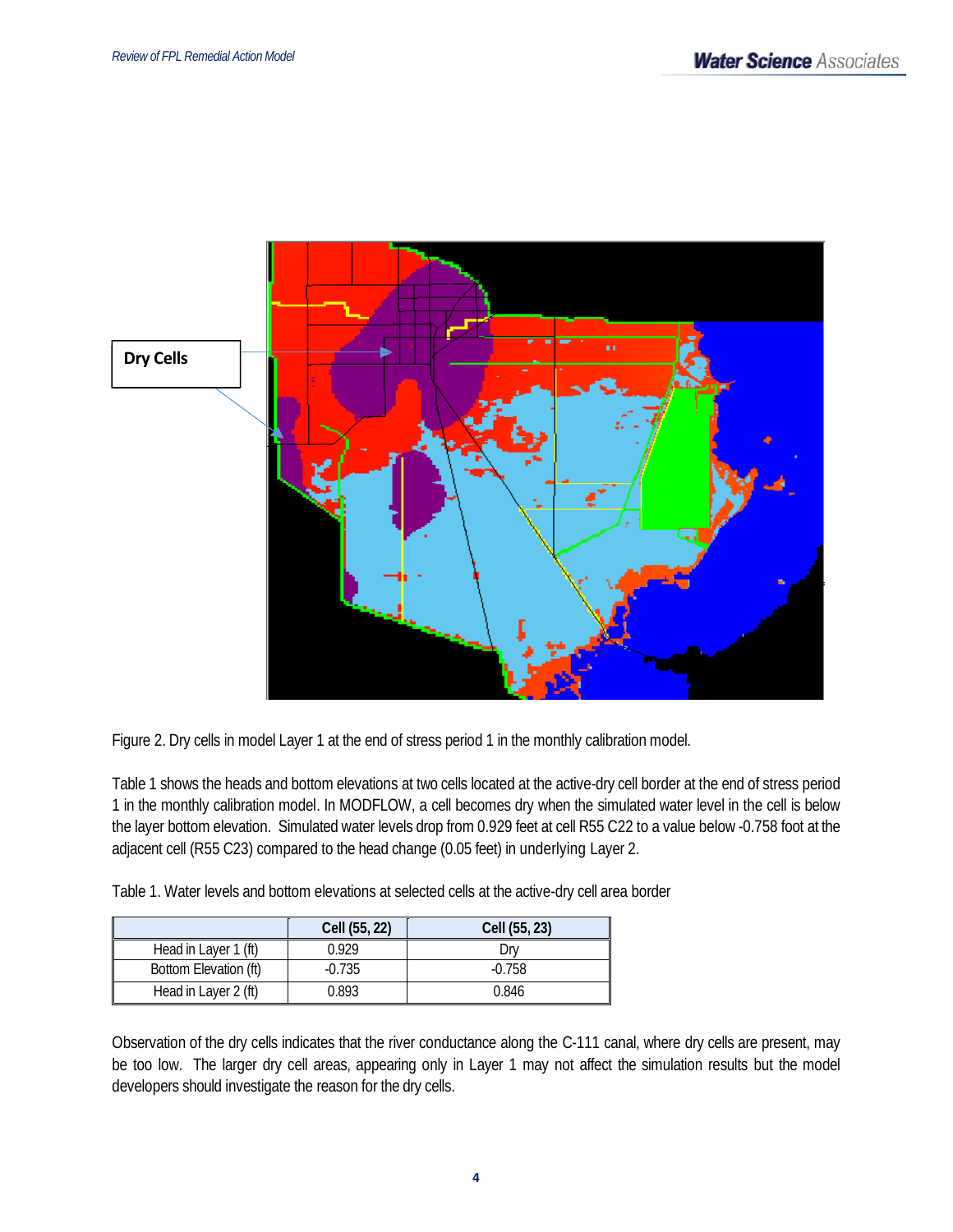In addition to the dry cells, the model results also showed large areas where the cells were "flooded" when calculated water levels were above the land surface. The flooded cells may be caused by inadequately accounting for evapotranspiration in the model's "net recharge" approach or by using non-representative hydraulic parameters in the shallow layers. Monthly net recharge rates at a selected location (R155 C21) are presented on Figure 4.

The model results also show a large area of drawdown due to withdrawals from the FKAA wellfield (Figure 3). Such a large extent of cone of depression is not consistent with field measurements and likely represents an inaccurate simulation of the wellfield influence in an area of extremely high transmissivity. The effect of model boundary interference with wellfield drawdown may also be indicated.



Figure 3. Simulated water levels (ft, NGVD) for December 2015, in Layer 8.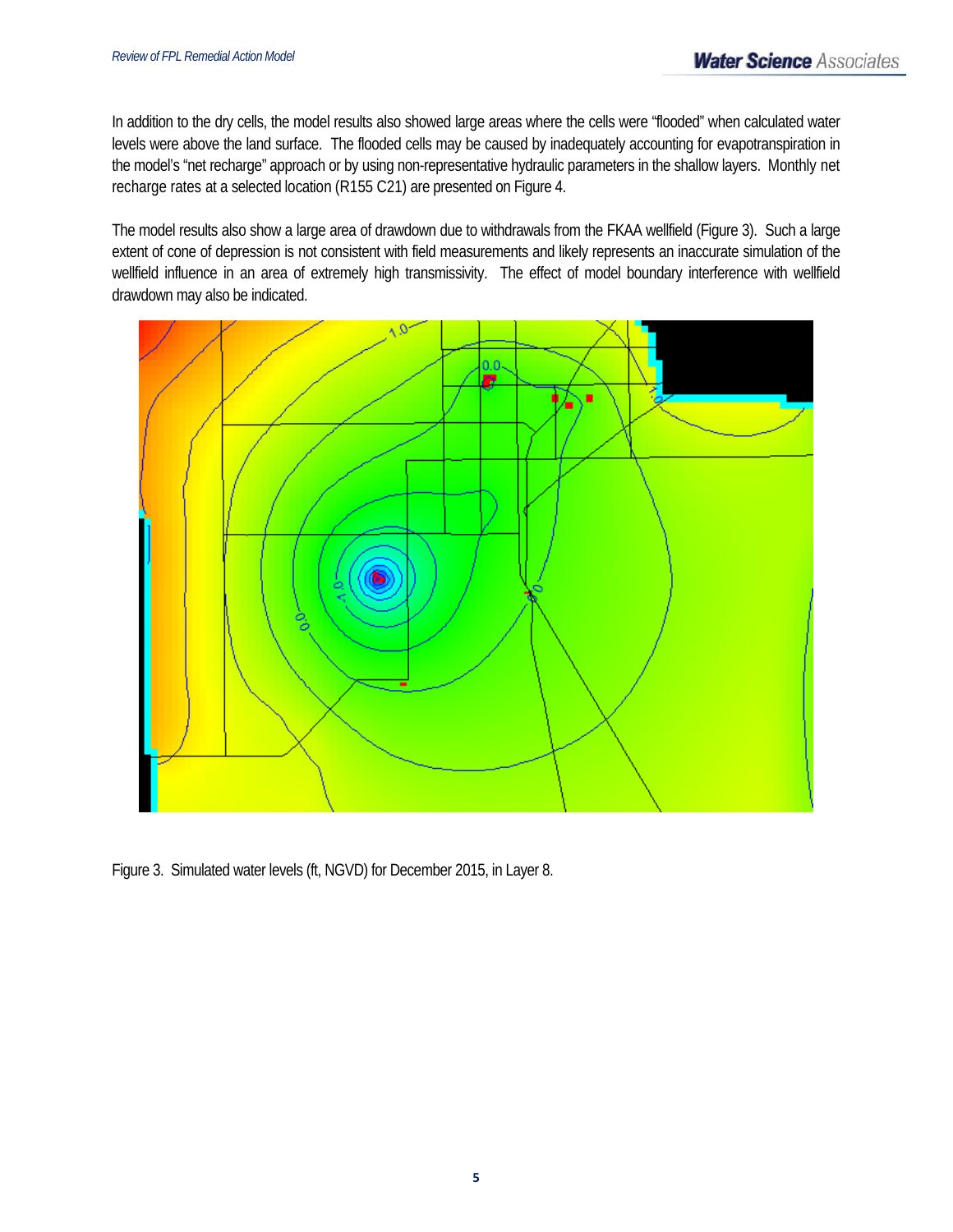

Figure 4. Net recharge (inches/season) applied in monthly calibration model.

## **3.4 Prediction Models**

The calibrated SEAWAT model was used to assess 18 remediation scenarios. Seven general scenarios were evaluated and within some of the general scenarios, a number of different configurations were simulated. Each scenario is a 10-year simulation. The hydrologic stresses and boundary conditions of each scenario were derived from the period of 2011 to 2015, simulated in the monthly SEAWAT model and repeated one time. The 2011-2015 timeframe experienced reasonably wide-ranges of environmental conditions (dry and wet conditions) for model evaluation purposes.

Four remediation scenarios were selected for evaluation as part of this review. The selection of these four scenarios was based on the highest total "Rank Matrix" scores shown in the Power-Point presentation (Rose and Andersen, 2016). Among all of the scenarios, Alternative 3 (configurations ALT3B, ALT3C and ALT3D) were identified by Tetra Tech as the "superior alternatives." Alternative 3 involved one year of extraction at 15 MGD from the base of the Biscayne Aquifer adjacent to the Underground Injection Control (UIC) well followed by 9 years of pumping at a combined rate of 15 MGD from a number of extraction wells spaced approximately 2000 feet apart along the western edge of the CCS.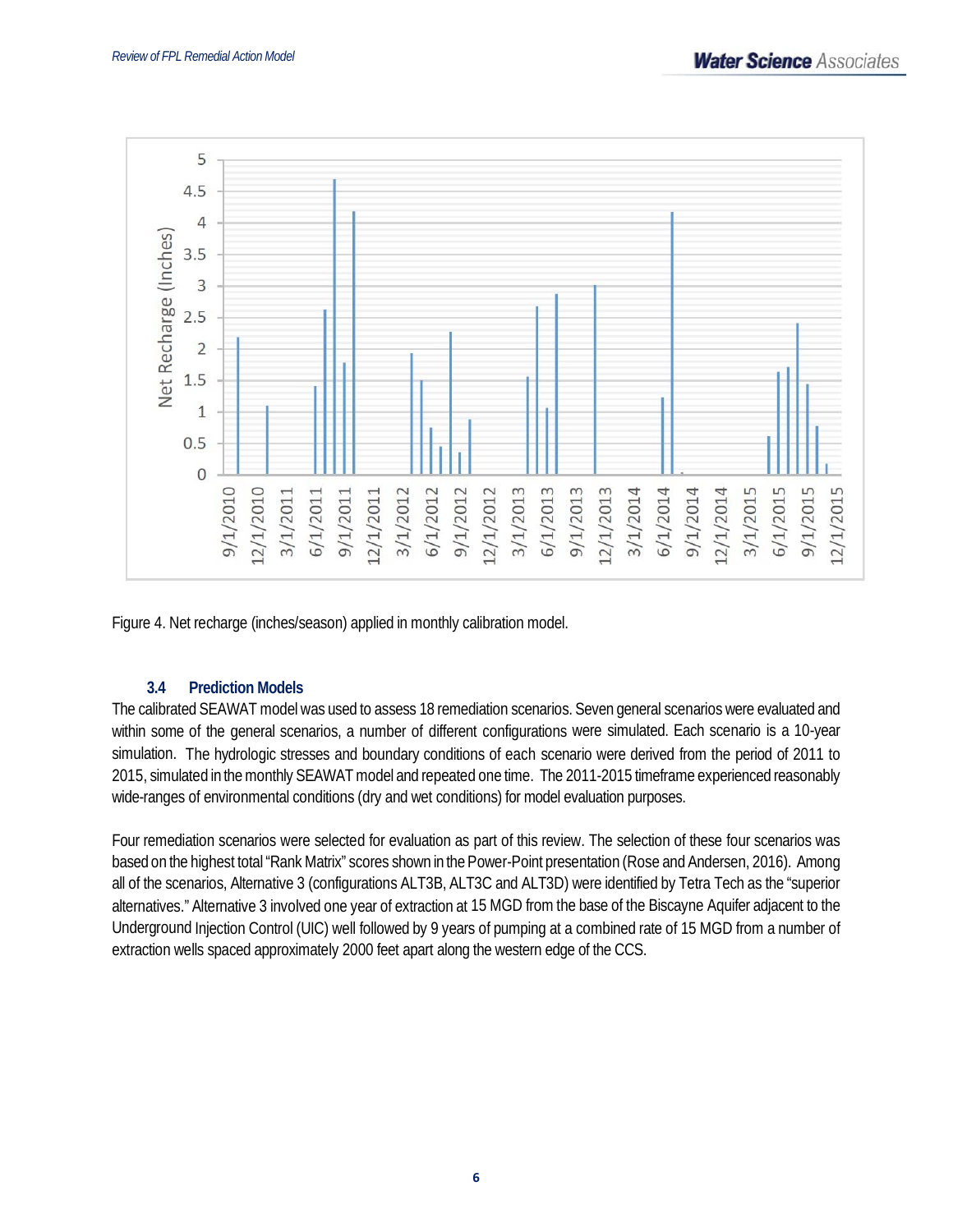## **Scenario ALT3B**

Proposed extraction wells were open to model Layers 10 and 11. The locations of these wells are shown on Figure 5.



Figure 5. Location of proposed extraction wells in ALT3B.

The extraction rates for each of these wells are shown in the table below. A total extraction rate of 15 MGD is applied. In the first year, 15 MGD is to be extracted from the base of Biscayne Aquifer (Layers 10 and 11) from a single well located near the UIC disposal well. Then, all the pumping is shifted to the 7 extraction wells located along the western edge of the CSS. The pumping rates assigned to the extraction wells are summarized in Table 2.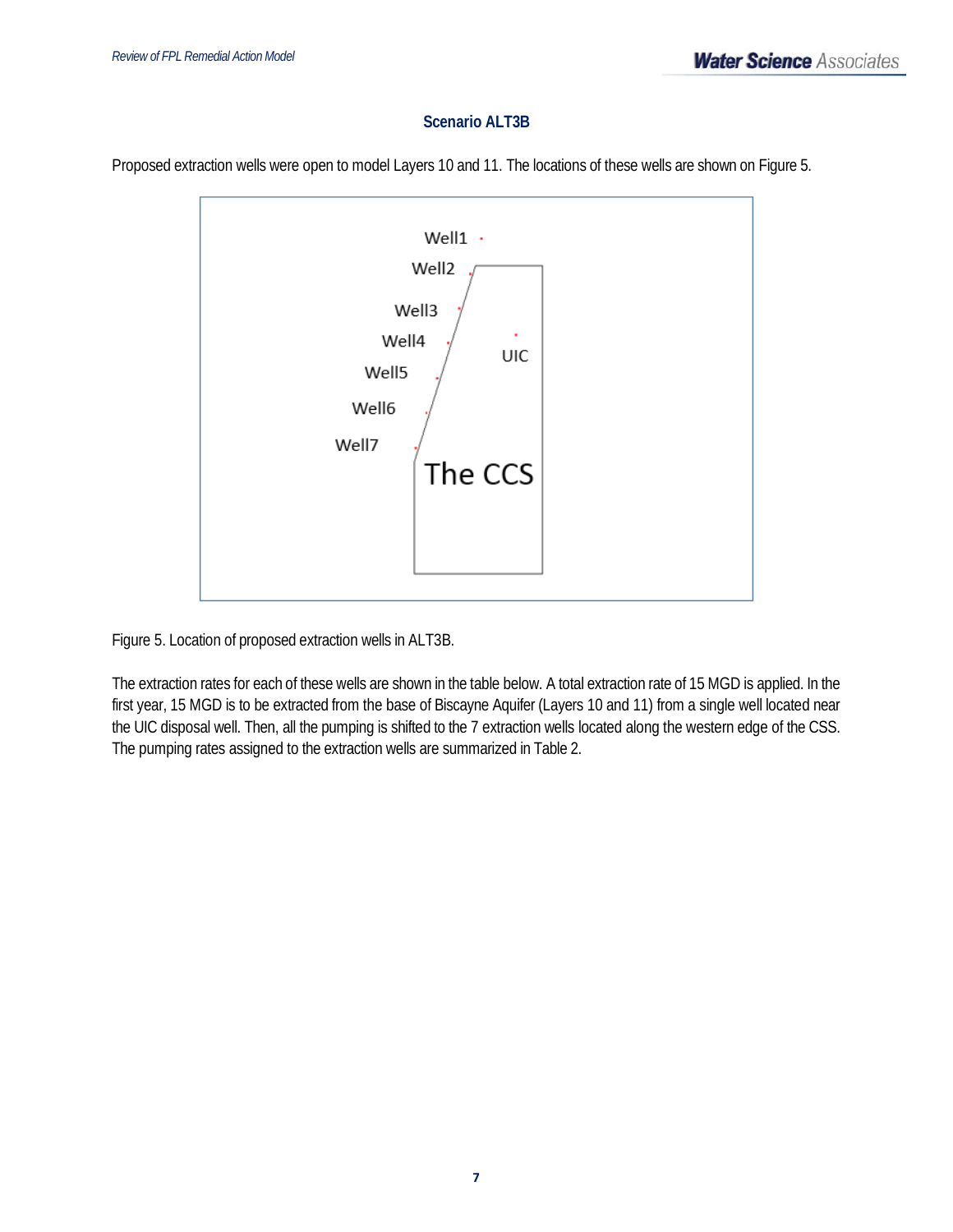| ID                | Row | Column | Layer 10     | Layer 11     | Sum (ft3/day) | Sum (MGD) | Active            |
|-------------------|-----|--------|--------------|--------------|---------------|-----------|-------------------|
| Well1             | 66  | 179    | $-107565.1$  | -178893.22   | -286458.32    | 2.1427    | Years 2-10        |
| Well <sub>2</sub> | 82  | 174    | -103984.37   | -182473.95   | -286458.32    | 2.1427    | Years 2-10        |
| Well <sub>3</sub> | 98  | 169    | $-120169.26$ | $-166289.05$ | -286458.31    | 2.1427    | <b>Years 2-10</b> |
| Well4             | 114 | 164    | -116588.53   | -169869.78   | -286458.31    | 2.1427    | Years 2-10        |
| Well <sub>5</sub> | 130 | 159    | -90377.598   | -196080.72   | -286458.318   | 2.1427    | Years 2-10        |
| Well6             | 146 | 154    | -74622.391   | $-211835.92$ | -286458.311   | 2.1427    | Years 2-10        |
| Well7             | 162 | 149    | -75052.078   | $-211406.24$ | -286458.318   | 2.1427    | Years 2-10        |
|                   |     | Total  |              | -2005208.21  | 14.9990       |           |                   |
| Near UIC          | 110 | 195    | -504309      | -1500898.3   | $-2005207.3$  | 14.9990   | Year 1            |

Table 2. Proposed extraction rates (ALT3B)

## **Scenario ALT3C**

Scenario ALT3C has a similar overall design to Scenario ALT3B but with a slightly revised configuration. The well locations for ALT3C are shown in the Figure 6 and extraction rates are tabulated in Table 3. The extraction has one well pumping in the first year at a rate of 15 MGD at the UIC well location and 7 wells along the west side of the CCS pumping at a total 15 MGD in simulation years 2 through 9.



Figure 6. Location of proposed extraction wells in ALT3C.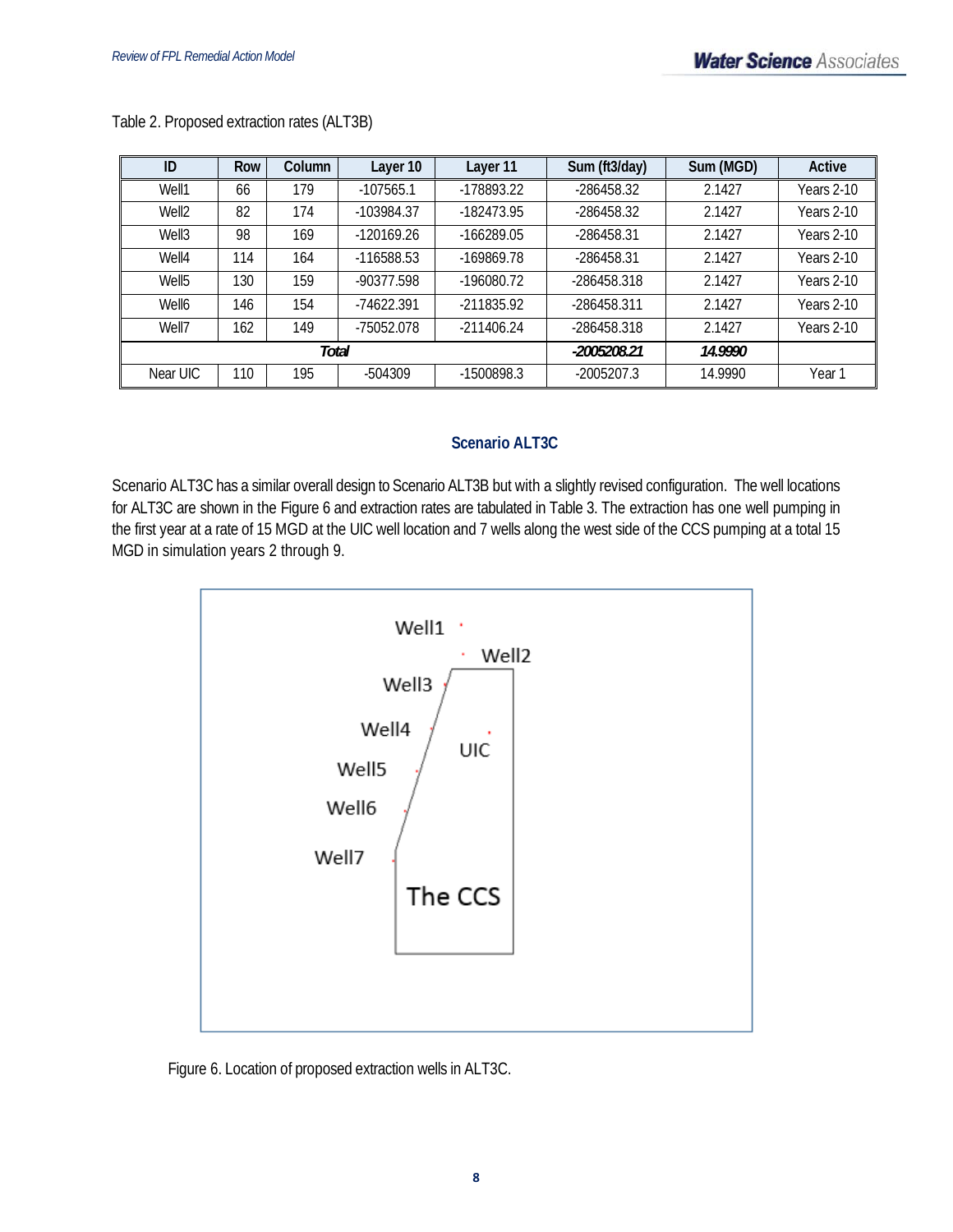| ID                | <b>Row</b> | Column | Layer 10     | Layer 11     | Sum (ft3/day) | Sum (MGD) | Active     |
|-------------------|------------|--------|--------------|--------------|---------------|-----------|------------|
| Well1             | 57         | 181    | -115872.39   | -170585.93   | -286458.32    | 2.1427    | Years 2-10 |
| Well <sub>2</sub> | 71         | 182    | $-102981.76$ | -183476.55   | -286458.31    | 2.1427    | Years 2-10 |
| Well3             | 86         | 173    | $-106922.18$ | $-179466.13$ | -286388.31    | 2.1422    | Years 2-10 |
| Well4             | 108        | 166    | $-126757.8$  | -159700.51   | -286458.31    | 2.1427    | Years 2-10 |
| Well <sub>5</sub> | 129        | 159    | -92096.348   | $-194361.97$ | -286458.318   | 2.1427    | Years 2-10 |
| Well6             | 149        | 153    | -73763.016   | $-212695.30$ | -286458.316   | 2.1427    | Years 2-10 |
| Well7             | 174        | 147    | -77343.745   | $-209114.57$ | -286458.315   | 2.1427    | Years 2-10 |
| Total             |            |        |              |              | $-2005138.2$  | 14.9984   |            |
| Near UIC          | 110        | 195    | -504309      | -1500898.3   | $-2005207.3$  | 14.9990   | Year 1     |

Table 3. Proposed extraction rates (ALT3C)

## **Scenario ALT3D**

Figure 7 shows the well configuration of ALT3D. Although the total extraction rate of 15 MGD remains the same as in ALT3B and ALT3C, 11 extraction wells were proposed: one near the UIC well and 10 extraction wells along the western edge of the CCS area. According to the performance "Ranking Matrix" (Tetra Tech, 2016), ALT3D has the highest performance score among 15 simulated remediation scenarios.



Figure 7. Location of proposed extraction wells in ALT3D.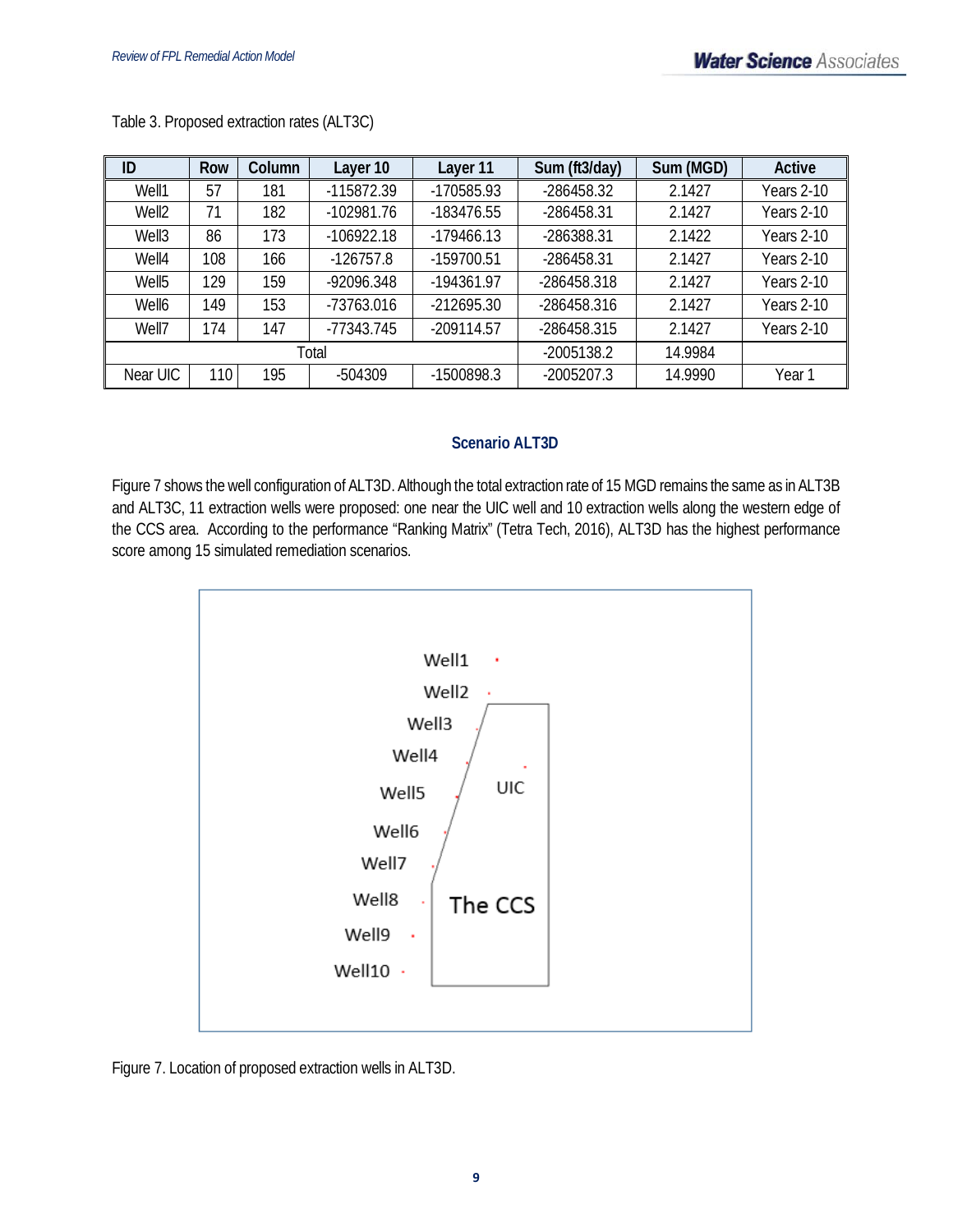The performance of individual extractions (except the near UIC well), at the monthly mass removal rate, is shown on Figure 8. The proposed extraction rates for ALT3D scenario is provided in Table 4. It seems most of these proposed extraction wells behave similarly except for Well 7. The reason for better performance at Well 7 should be investigated. It follows that optimal location of proposed extraction wells may be determined by looking into the performance of each well.

| ID                | <b>Row</b> | Column | Layer 10     | Layer 11     | Sum (ft3/day) | Sum (MGD) | Active     |
|-------------------|------------|--------|--------------|--------------|---------------|-----------|------------|
| Well1             | 57         | 181    | $-81110.672$ | $-119410.15$ | $-200520.822$ | 1.4999    | Years 2-10 |
| Well <sub>2</sub> | 73         | 177    | -72388.016   | $-128132.8$  | $-200520.816$ | 1.4999    | Years 2-10 |
| Well3             | 91         | 171    | -78604.161   | $-121916.66$ | -200520.821   | 1.4999    | Years 2-10 |
| Well4             | 108        | 166    | $-88730.463$ | $-111790.36$ | $-200520.823$ | 1.4999    | Years 2-10 |
| Well <sub>5</sub> | 125        | 161    | $-68177.079$ | $-132343.74$ | -200520.819   | 1.4999    | Years 2-10 |
| Well6             | 143        | 155    | -53238.278   | $-147282.54$ | -200520.818   | 1.4999    | Years 2-10 |
| Well7             | 169        | 149    | -52837.236   | -147683.58   | -200520.816   | 1.4999    | Years 2-10 |
| Well8             | 178        | 144    | -56145.829   | $-144374.99$ | -200520.819   | 1.4999    | Years 2-10 |
| Well9             | 195        | 139    | -55243.486   | $-145277.33$ | -200520.816   | 1.4999    | Years 2-10 |
| Well10            | 213        | 134    | $-54341.142$ | $-146179.68$ | -200520.822   | 1.4999    | Years 2-10 |
|                   | Total      |        |              |              | -2005208.19   | 14.9990   |            |
| Near UIC          | 110        | 195    | -504309      | -1500898.3   | $-2005207.3$  | 14.9990   | Year 1     |

Table 4. Proposed extraction rates (ALT3D)

Figure 8. Performance of individual extraction wells in ALT3D (near UIC well is not shown).

ALT3D: Monthly Mass Removal Rate from Each Well (lbs, 10^9) (UIC well not included)

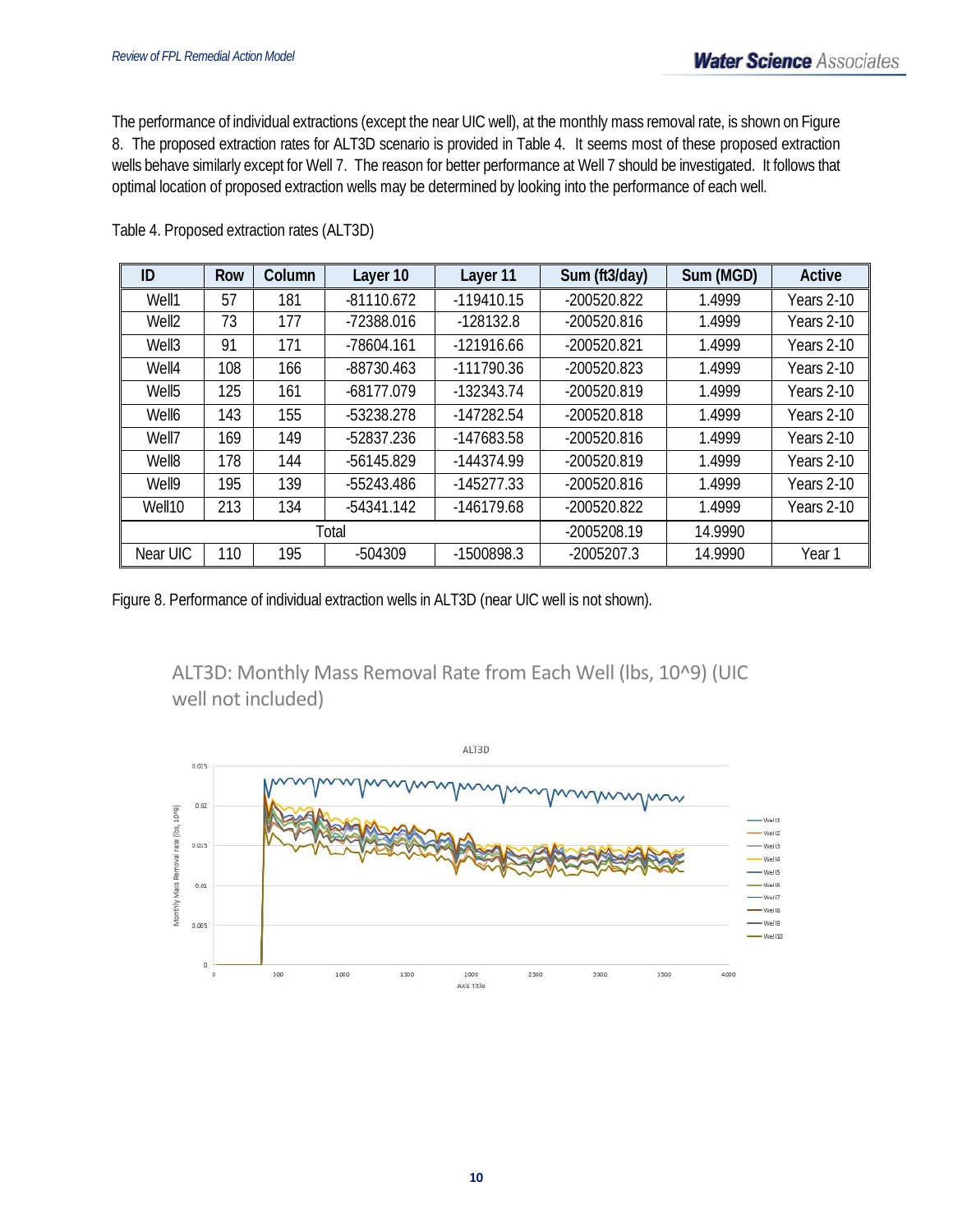## **Scenario ALT4**

In Scenario ALT4, six horizontal wells are proposed, in addition to the deep Biscayne Aquifer well near the UIC well. Total extraction rate is just under 15 MGD. The location of these wells are shown in Figure 9. Each of the horizontal wells were modeled as wells in three consecutive model cells. A horizontal well is typically modeled in MODFLOW as a series of cells with a high value of hydraulic conductivity. Since the horizontal wells were modeled as "wells," pumping rates were specified for each well cell as shown in Table 5. In reality, however, the flow to a horizontal well depends on a number of factors: aquifer permeability, head gradient, well size, skin effects, etc. that are typically unknown before some form of field-testing is conducted as part of the horizontal well construction process.



Figure 9. Location of proposed extraction wells in ALT4.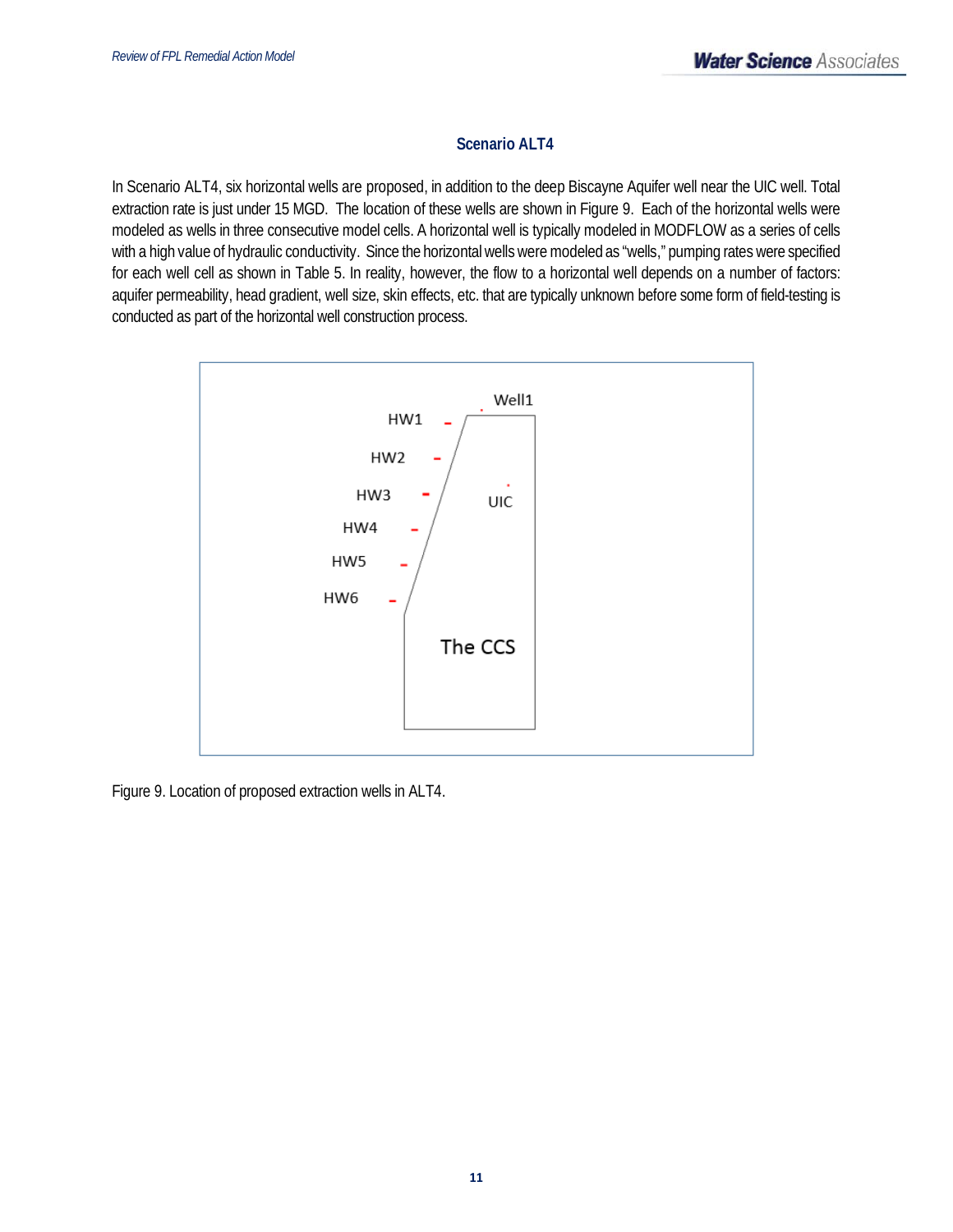| ID              | Row | <b>Columns</b> | Segment1     | Segment <sub>2</sub> | Segment <sub>3</sub> | Sum (ft3/day) | Sum (MGD) | Active            |
|-----------------|-----|----------------|--------------|----------------------|----------------------|---------------|-----------|-------------------|
| Well1           | 76  | 183            | $-186785.14$ | n/a                  | n/a                  | $-186785.14$  | 1.3972    | years 210         |
| HW1             | 82  | 167-169        | $-57291.663$ | $-114583.33$         | $-114583.33$         | -286458.323   | 2.1427    | years 2-10        |
| HW <sub>2</sub> | 98  | 162-164        | $-57291.663$ | -114583.33           | $-114583.33$         | -286458.323   | 2.1427    | years 210         |
| HW <sub>3</sub> | 114 | 157-159        | $-57291.663$ | -114583.33           | $-114583.33$         | -286458.323   | 2.1427    | years 2-10        |
| HW4             | 130 | 152-154        | $-57291.663$ | $-114583.33$         | $-114583.33$         | -286458.323   | 2.1427    | years 2-10        |
| HW <sub>5</sub> | 146 | 147-149        | $-57291.663$ | $-114583.33$         | $-114583.33$         | -286458.323   | 2.1427    | years 2-10        |
| HW <sub>6</sub> | 162 | 142-144        | $-57291.663$ | -114583.33           | $-114583.33$         | -286458.323   | 2.1427    | years 2-10        |
| Total           |     |                |              |                      | -1905535.078         | 14.2534       |           |                   |
|                 |     |                | Layer 10     | Layer 11             |                      |               |           |                   |
| Near UIC        | 110 | 195            | -504309.86   | -1500898.3           |                      | $-2005208.16$ | 14.9990   | Year <sub>1</sub> |

Table 5. Proposed extraction rates (ALT4)

## **4. DISCUSSION**

Several issues were identified during this model review. Some of the issues may affect the validity or usability of the prediction models.

## A. River Conductance

The CCS is modeled using the MODFLOW RIVER package. This package allows water exchange between surface water and groundwater. Three input parameters (river stage, riverbed conductance and river bottom elevation) are used to define a river cell. The flow between a river cell and the underlying aquifer is calculated using the following equation:

## $Q=C \times (DH)$

Where, DH (L) is the head difference between the river cell and underlying aquifer, Q (L3/T) is the flow, and C is the riverbed conductance (L2/T), which is a lumped parameter of riverbed hydraulic conductivity and riverbed geometry. In SEAWAT, the salinity and temperature can be specified for the water within the river.

In MODFLOW, a river cell is also treated as an unlimited sink or source of water. MODFLOW does not track how much water is in a river cell. Therefore, a river cell could provide an unrealistic amount water to the aquifer and vice versa. Since the flow is proportional to the difference in head, the use of appropriate conductance values is critical. Rarely measured in the field, river conductance is typically a model parameter that may be adjusted during the model calibration process. The CCS simulation was activated in the 10th stress period of the Seasonal Calibration model (which corresponds to late 1972). From that time, the river cells representing the CCS are active throughout the rest of the transient model calibration period (1968-2016) and remain active in all of the prediction models (10 years). During most of the transient model calibration period, relatively high values of river conductance values were assigned to the river cells representing the CCS. According to the model technical memorandum, the heads, salinity and temperature assigned to each river cell in the CCS were based on field-measured data.

For illustration purposes, a randomly selected location within the CCS (Row 154, Column 180) is shown in Figure 10. Simulated water levels changes and concentration changes in the canal and Layers 1 through 11 are shown on Figures 11 through 15.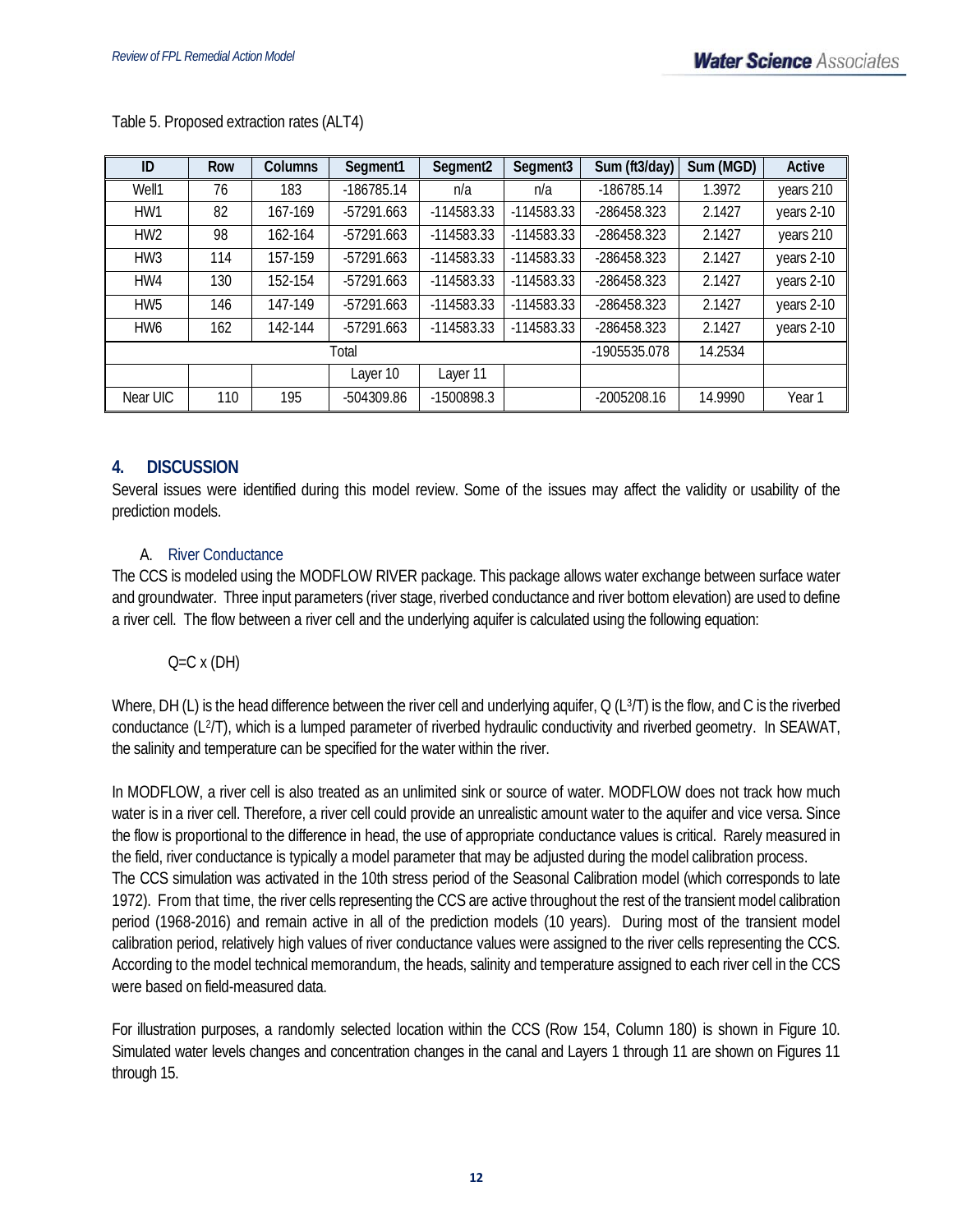







Figure 11. Simulated head changes in model Layers 1-4 in seasonal calibration model.

For most of the calibration period, the river conductance at the selected location is 16,667 ft $^2$ /day and the water levels in the aquifer below the CCS show a close synchronized pattern with the stages assigned for the CCS. It is noted that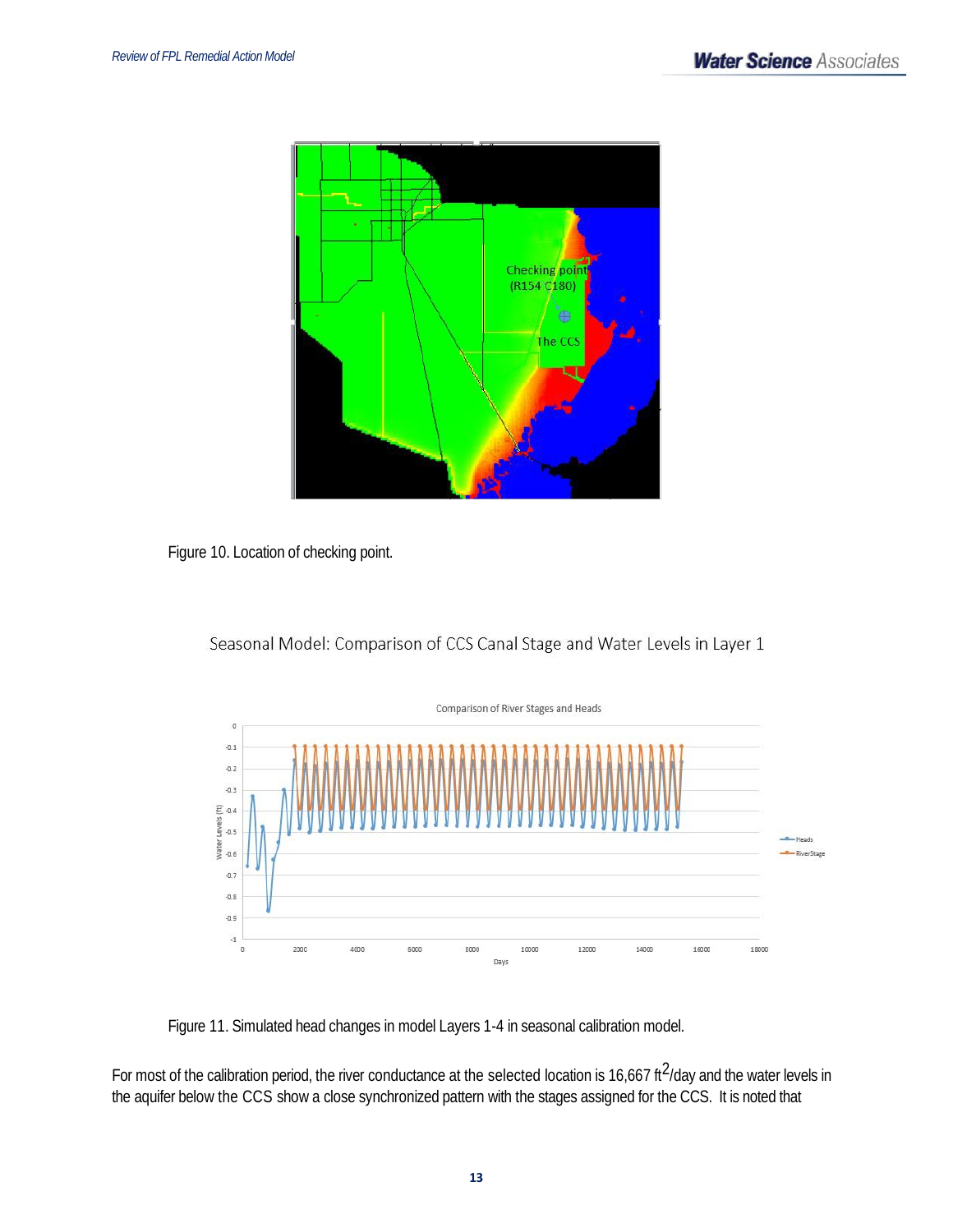Layers 1 through 11 are hydraulically well connected and water levels in these layers fluctuate in a similar fashion. As indicated on Figure 11, a slight offset of about 0.05 feet is noted between the simulated water level in Layer 1 and stage values in the canal. The salinity in the aquifer is also very similar to the salinity specified in the CCS at the selected location as indicated on Figures 14 and 15.

## Seasonal Model: Head Changes (L1‐L4)



Figure 12. Simulated head changes in model Layers 1-4 in seasonal calibration model.

Seasonal Model: Head Changes (L5‐L11)



Figure 13. Simulated head changes in model Layers 5-11 in seasonal calibration model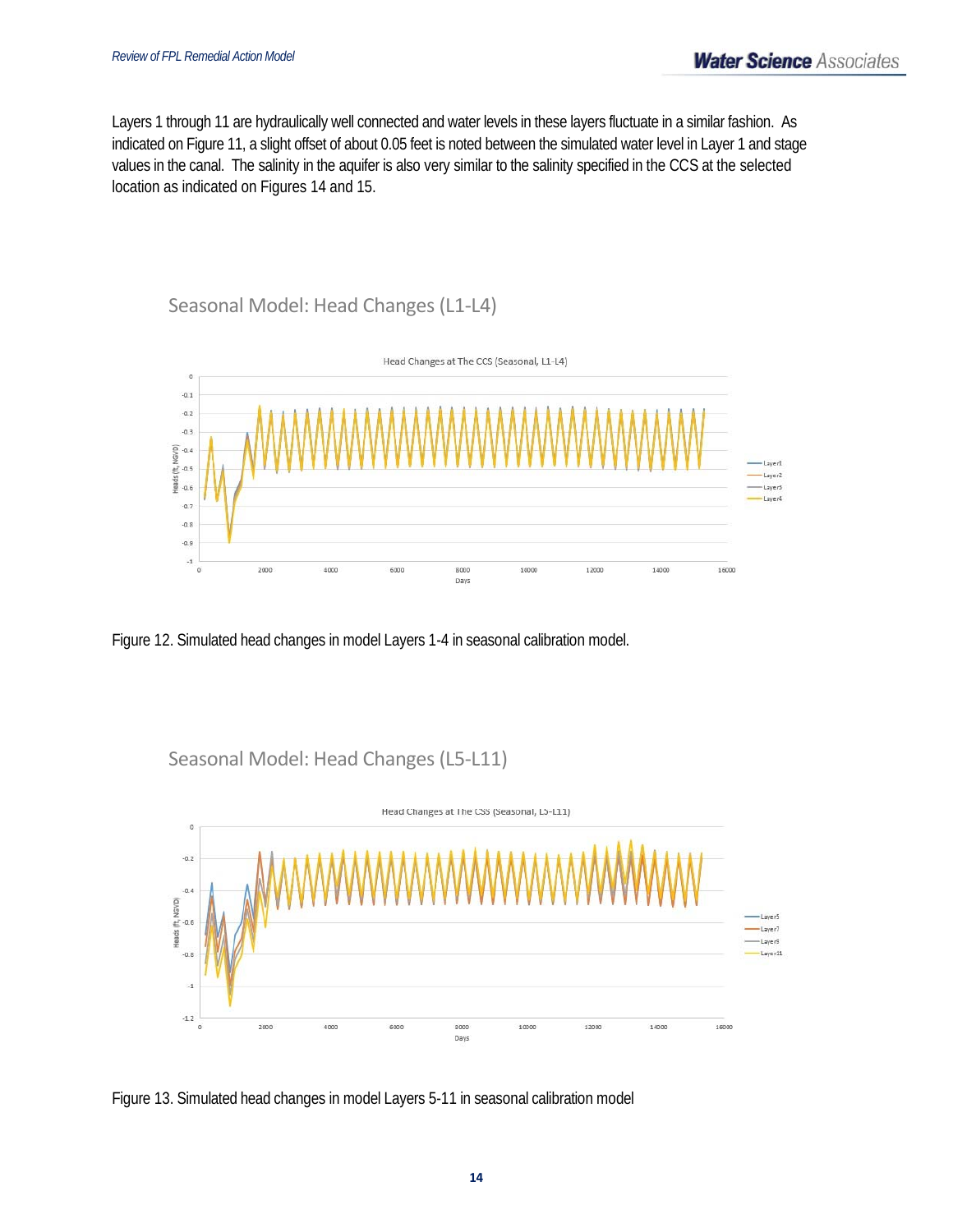## Seasonal Model: Salt Concentration in CCS Canal vs. Aquifer



Figure 14. Simulated salt concentration changes in the CCS and model Layers 1 and 2 in seasonal calibration model.

Seasonal Model: Salt Concentration Changes (L5‐L11)



Figure 15. Simulated salt concentration changes in model Layers 5, 7, 9, and 11 in the seasonal calibration model.

According to the technical memorandum, the river conductance in the CCS were "calculated using the appropriate layer hydraulic conductivities and either the GIS-based surface area of the surface water feature (for the canal bottoms) or the lateral exposed area (for the vertical canal-aquifer interfaces)." Review of the CCS river cells, shows that the river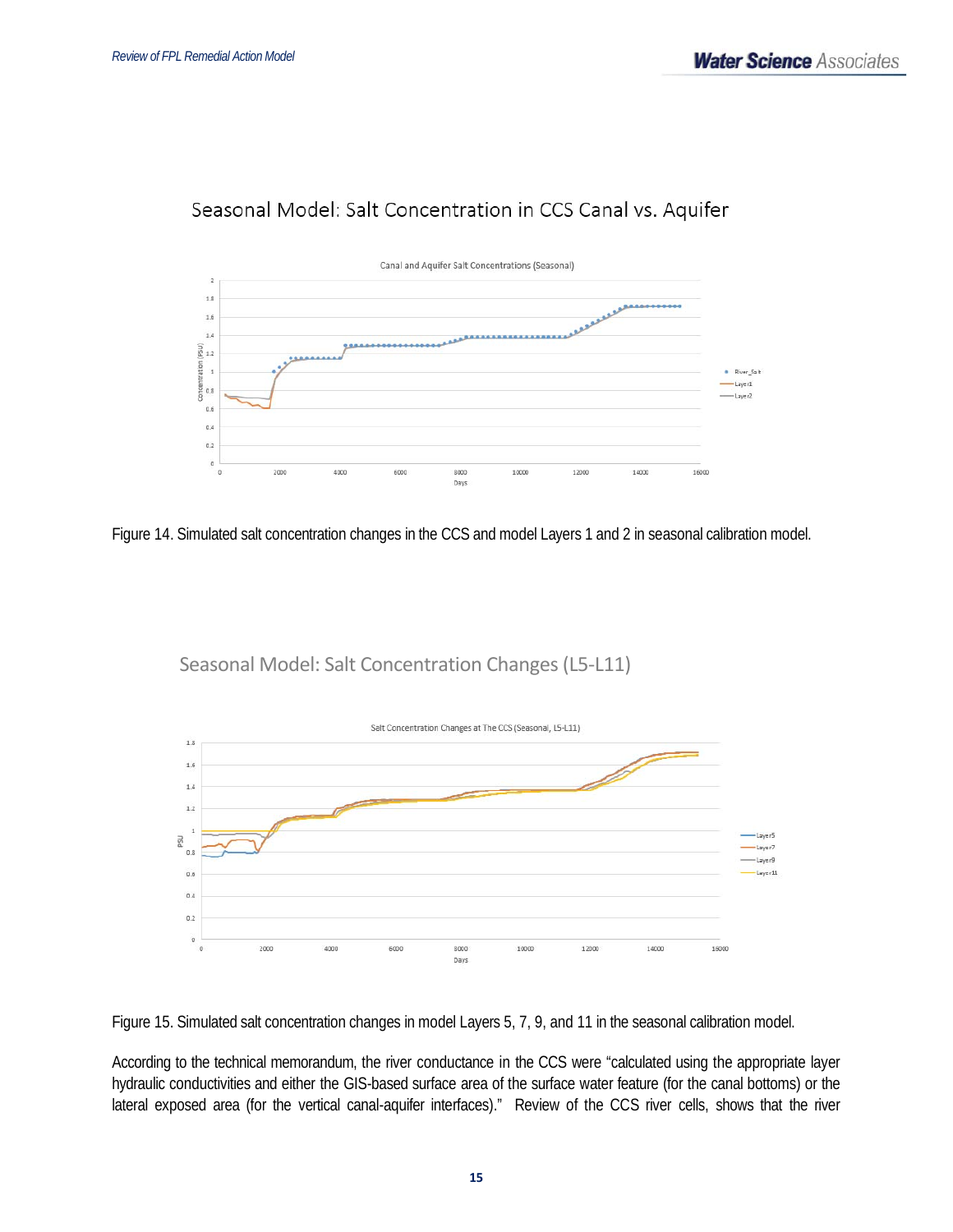conductance values specified for the CCS are, in general, quite high, on the order of 1X10-3 to 1X10-4 ft<sup>2</sup>/day. However, for reasons not indicated in the report, the river conductance values for the CCS were reduced significantly toward the end of the monthly calibration period during Stress Period 38, corresponding to November, 2013. The sudden change in river conductance value, at the randomly selected check point (R154, C180) is shown in Table 6.

| <b>Stress Period</b> | Row | Col | Stage (ft) | Conductance<br>(f12/d) | Bottom Elev.<br>(f) |
|----------------------|-----|-----|------------|------------------------|---------------------|
| 31                   | 154 | 180 | $-0.26876$ | 16667                  | $-3.77$             |
| 32                   | 154 | 180 | $-0.13292$ | 16667                  | $-3.77$             |
| 33                   | 154 | 180 | $-0.15232$ | 16667                  | $-3.77$             |
| 34                   | 154 | 180 | $-0.19454$ | 16667                  | $-3.77$             |
| 35                   | 154 | 180 | $-0.28552$ | 16667                  | $-3.77$             |
| 36                   | 154 | 180 | $-0.27359$ | 16667                  | $-3.77$             |
| 37                   | 154 | 180 | $-0.2862$  | 16667                  | $-3.77$             |
| 38                   | 154 | 180 | $-0.27312$ | 667                    | $-3.77$             |
| 39                   | 154 | 180 | $-0.27745$ | 667                    | $-3.77$             |
| 40                   | 154 | 180 | $-0.49713$ | 667                    | $-3.77$             |
| 41                   | 154 | 180 | $-0.64699$ | 667                    | $-3.77$             |
| 42                   | 154 | 180 | $-0.81633$ | 667                    | $-3.77$             |
| 43                   | 154 | 180 | $-0.94633$ | 667                    | $-3.77$             |
| 44                   | 154 | 180 | $-0.70736$ | 667                    | $-3.77$             |
| 45                   | 154 | 180 | $-0.69858$ | 667                    | $-3.77$             |
| 46                   | 154 | 180 | $-0.49237$ | 667                    | $-3.77$             |

Table 6. River conductance for the CCS canal at R154 C180

The river conductance at this location was reduced by approximately 96%. The change from 16,667 ft<sup>2</sup>/day to 667 ft<sup>2</sup>/day may suggest a possible data processing error or change in model assumptions for the remediation simulations. The conductance for most of the river cells representing the CCS, if not all, seem to have a similar reduction. The large change in river conductance for the CCS may not have significantly affected the overall model calibration statistics since the change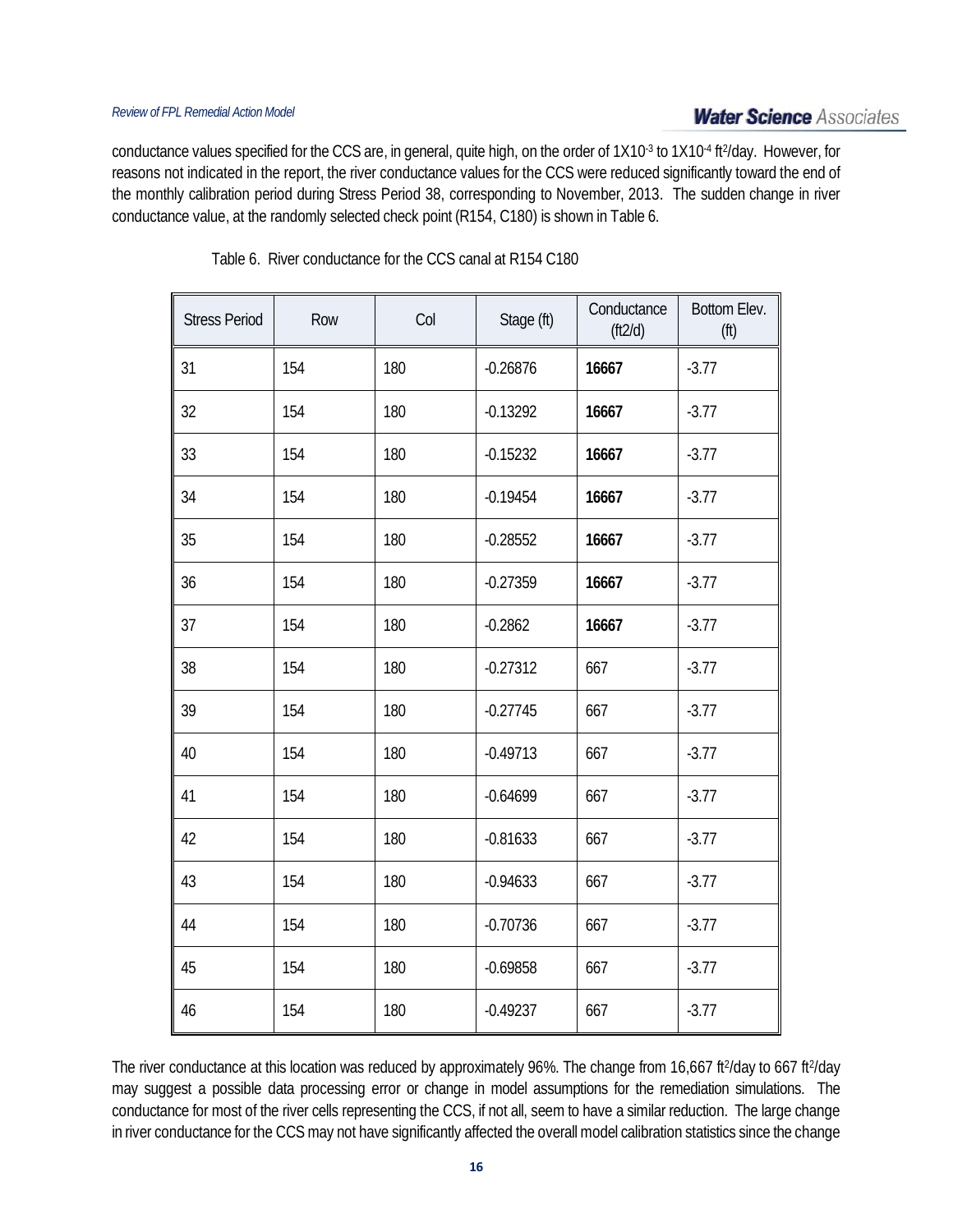## **Water Science Associates**

was made towards the end of the calibration period, and it seems to have occurred only at the CCS area. However, the change indicates a very different set of conditions for the remediation simulations as compared to the model calibration efforts. The impact of this change may also significantly affect the simulation results as shown in Figures 16 and 17.

Monthly Model: Heads in the CCS and Layer 1



Figure 16. Simulated water levels in the CCS canal and model Layer 1 in monthly calibration model.





Figure 17. Simulated salt concentration changes in the CCS canal and model Layers 1 and 2 in the monthly calibration model.

Review of the figures indicates that the simulated heads and salinity start to deviate from the values specified in the CCS after the river conductance values are reduced. This impact is also observed in the model calibration time series (from the Tetra Tech PowerPoint presentation presented as Figure 18).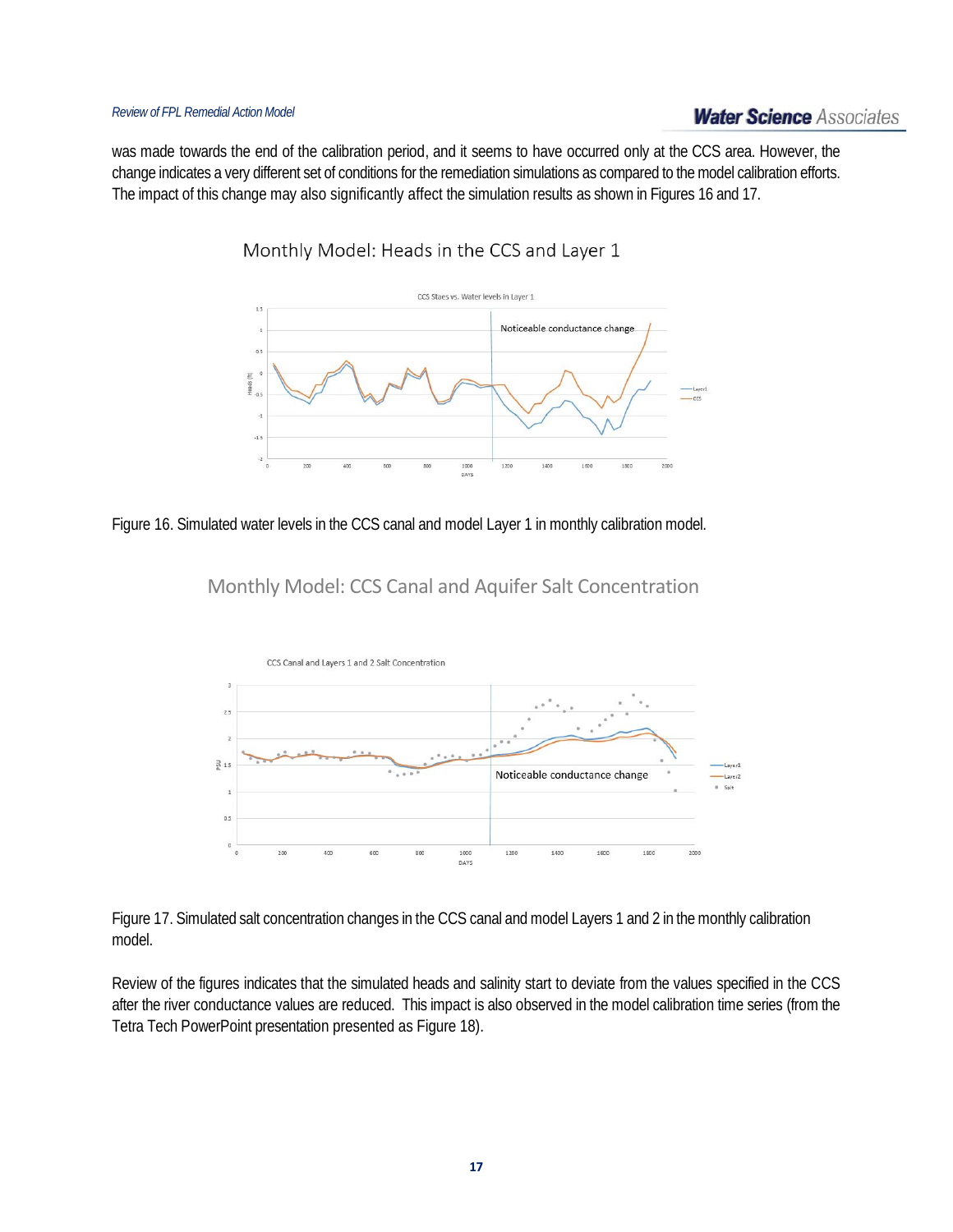## **Water Science Associates**



Figure 18. Salinity calibration results of the monthly model (Tetra Tech, 2016).

As shown above, simulated salinity values in the calibration target monitor wells, TPGW-13S and TPGW-13D, started moving away from observed values at approximately the end of 2013. Another monitoring well, TPGW-7D, located a significant distance away from the CCS, also showed a similar pattern change. The revised river conductance values for the CCS were used in all of the predictive models. This is a concern. The change of the river conductance beneath the CCS was significant and made at a very late stage of the model calibration period. The reduced river conductance may not be representative of actual field conditions and was not considered during most of the model calibration period. The validity of the prediction scenarios are therefore placed in question because of the significance of the change and the late stage of the change in the area most critical for performance evaluation of the proposed remediation measures.

## B. Constant Hydraulic Properties

Vertically, the model has 11 layers to represent the Biscayne Aquifer. Constant values of hydraulic parameters (horizontal and vertical hydraulic conductivity and specific yield/storativity) were used for each of the model layers. However, much data has been collected within the Biscayne Aquifer showing high degrees of variability across Miami-Dade County. It is not clear why the spatial variations of hydraulic parameters were not represented in this model considering aquifer heterogeneity could significantly affect the groundwater flow and solute transport processes especially in local scales.

#### C. Inactive Areas, Dry cells and Flooded Cells

A large area of dry cells is present at the west side of the model. When the cells become dry, no flow or solute transport will be simulated in the cells for subsequent time steps. In addition, a large portion of model area is flooded. These dry cells or flooded cells may not be critical for the purpose of this modeling study, but they may indicate more serious issues, such as issues with the net recharge approach and/or poorly calibrated hydraulic parameters.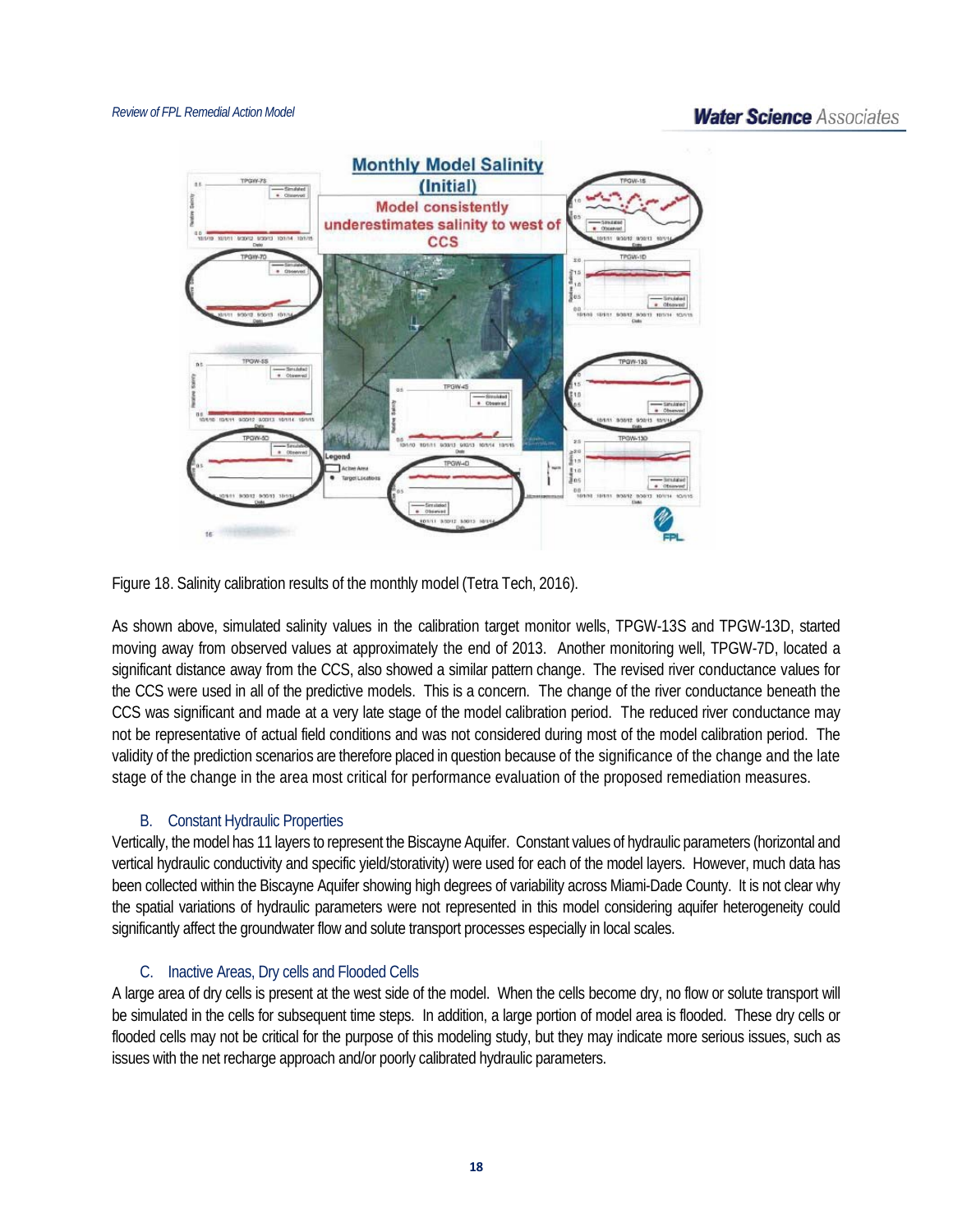#### D. Pumping Rate and Locations

In all of the alternatives reviewed, an extraction rate of 15 MGD was proposed from one well completed near the UIC well within the base of the Biscayne Aquifer for the first year of remediation. Although it is simple to have a well with such a pumping rate built into a numerical model, it may not be practical to install a well with such a capacity. Fish and Stewart (1991) showed the highest pumping rate reported for wells tapping the Biscayne Aquifer is approximately 10 MGD, and in practice, individual well withdrawal rates are typically limited to 5 MGD from the Biscayne Aquifer. In addition, the groundwater under the CCS has a much higher salinity (about 1.8 PSU or 63,000 mg/l) thus a higher fluid density (1045 kg/m3) than freshwater, so it would be more difficult to pump the saline water at this rate from one well.

Additionally, all of the extraction scenarios had an approximate total pumping rate of 15 MGD, which correlates to the permitted capacity of the existing injection well at the facility. While a limitation of 15 MGD has practical value in utilizing existing infrastructure for disposal of the extracted hypersaline fluids, it would be of interest to see if other extraction rates not restricted to existing disposal limitations yield better remedial results.

It would be of interest to see if a higher efficiency of extraction of the hypersaline plume and seaward movement of the saline water interface could be achieved with the location of the extraction wells more towards the middle of the hypersaline plume. It would also be beneficial to look at the mass removal rate of each extraction well, as shown in Figure 8 for ALT3D, to optimize the remediation system design.

#### E. Salinity in CCS

As shown on Figure 15, the maximum salinity in the CCS simulated in the seasonal model is about 1.8 PSU. It is relevant to note that salinity as high as 3.0 PSU has been reported for CCS (Chin, 2015). Higher salinity, up to about 2.7 PSU as shown in Figure 17, was applied to the CCS in the monthly model. However, due to change in canal conductance at that time, the salinity in deeper layers appears to not be impacted by the salinity in the CCS. It needs to be understood why the simulated salinity does not match the observed peak salinity values in the canal and how the low conductance in canal post 2013 is affecting the salinity in lower model layers.

#### F. Flow from GHB Cells

General head boundary (GHB) was applied along the model active area in most model layers to represent the hydraulic connection between the model domain and its surrounding hydrogeological units. The flow in and out these GHB cells should be checked as part of mass balance analysis to ensure the amount of water entering into the model is realistic.

## G. Canal Representation using Drain Package

The Card Sound Canal was represented in the model using the Drain package. Drain cells allow water to move from aquifer to the drain cells but not vice versa. Use of the Drain cell approach does not allow the model to simulate saltwater intrusion that may occur in the area surrounding the Card Sound Canal.

#### H. Net recharge Approach

A net recharge approach was carried out for representation of the major water balance elements of rainfall, runoff, evaporation, and transpiration. A positive recharge means the recharge reaches the water table and a "negative recharge" indicates the aquifer is losing water (ET is greater than the natural recharge). Negative recharge rates were "ignored" by assigning the recharge rate as zero with the assumption that under a negative recharge scenario, "the maximum ET rates would not be realized due to insufficient rainfall." The approach is generally used when the parameters for MODFLOW EVT (evapotranspiration) package and or the surface runoff are difficult to quantify. However, the approach may underestimate water losses due to ET in the dry season.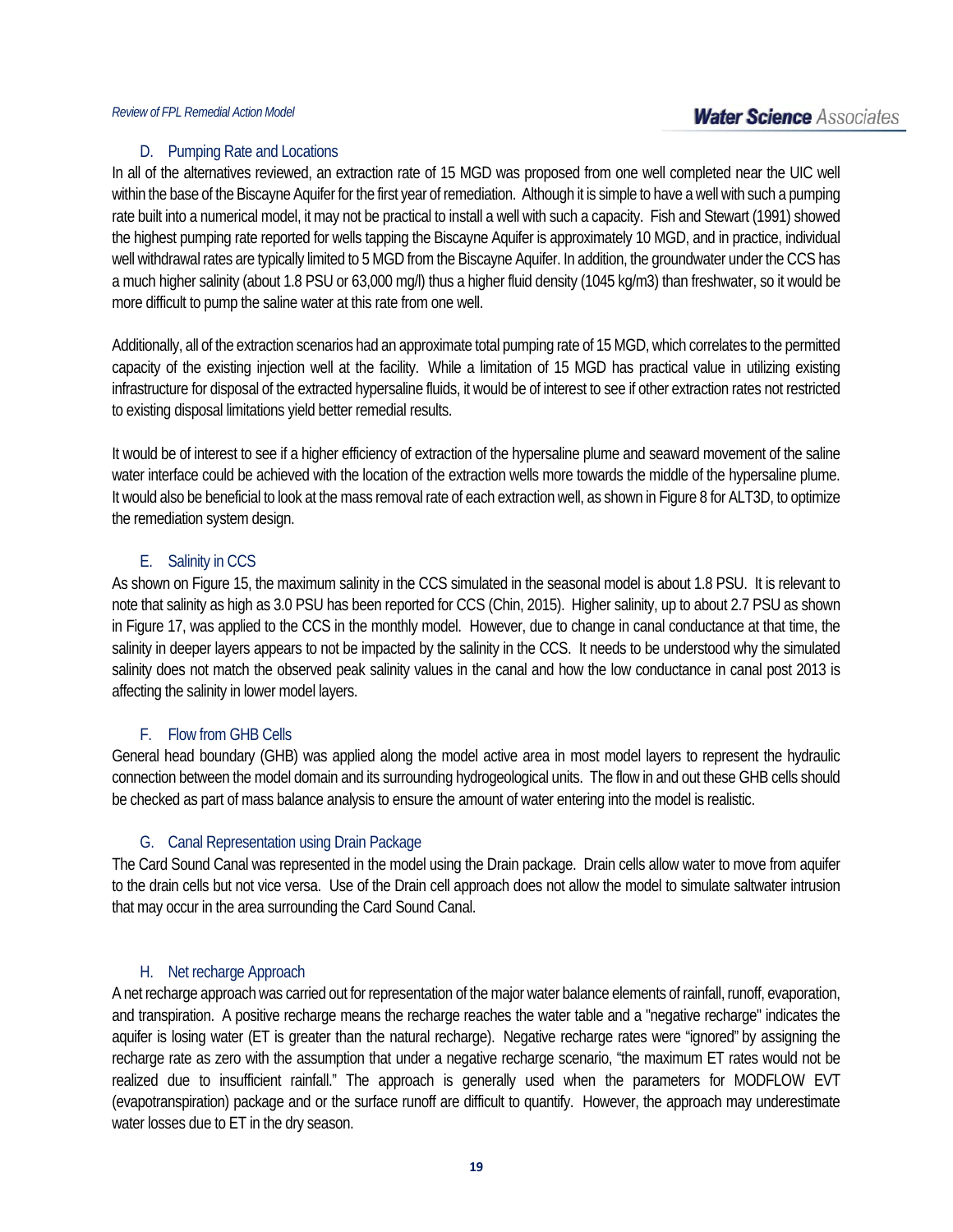## **5. CONCLUSIONS AND RECOMMENDATIONS**

Overall, it appears that a significant amount of work was conducted to develop these data-intensive, variable-density models. Most assumptions and approaches used during model development seem to be reasonable and the model development followed the general standard procedures. The model calibration seems reasonable. The calibration results indicate that the model-calculated water levels and salinity are in general agreement with the field data.

However, the following concerns need to be addressed or resolved before the model can be used for remedial design purposes.

- Assigning spatially varying hydraulic parameters to model layers should be considered since it could affect the flow and transport significantly.
- The varying rates of net recharge part way through the calibration period is not clearly tied to calibration efforts. Some explanation for these changes are required.
- The occurrence of "dry cells" and "flooded cells" over large portions of the model domain raise concerns about the appropriateness of model assumptions and/or inputs and could be an issue for overall model accuracy and reliability for predictive application.
- The change of river conductance at the CCS is a major concern. The changes are significant, late in the simulation period. The issue is identified at locations most critical for the performance evaluation of the various remedial alternatives. The change of river conductance may require the model to be recalibrated or the proposed remediation scenarios be reevaluated if the change is not supported by actual field data.
- It is recommended to consider practical well capacities for the proposed extraction wells in the remediation scenarios. To optimize the remediation designs, the performance of individual extraction wells may be assessed by checking the mass removal rates or particle tracking methods.
- Using the MODFLOW Drain package to simulate Card Sound canal should be reconsidered.

One of the objectives for the model development was to "ameliorate the westward movement of the saltwater and hypersaline water interface in the Biscayne aquifer." Proposed extraction wells in the scenarios reviewed indicated removal of salt from the aquifer and some mitigation of the westward extent of the hypersaline plume. However, none of the analyses indicated if these proposed remediation systems would sufficiently prevent the further westward migration of the saltwater interface west of the hypersaline water plume.

## **6. REFERENCES**

Fish, J.E. and M. Stewart, 1991. Hydrogeology of the surficial aquifer system, Dade County, Florida, US Geological Survey, Water-Resources Investigations Report, 90-4108.

FPL, May 2016. Variable Density Groundwater Flow Model Analysis and Results: Model Use, Design, Calibration, and Description of Alternatives, PowerPoint Presentation.

FPL, May 2016. Variable Density Groundwater Flow Model Analysis and Results: Remedial Alternatives Modeling Evaluations and Selected Alternatives, PowerPoint Presentation.